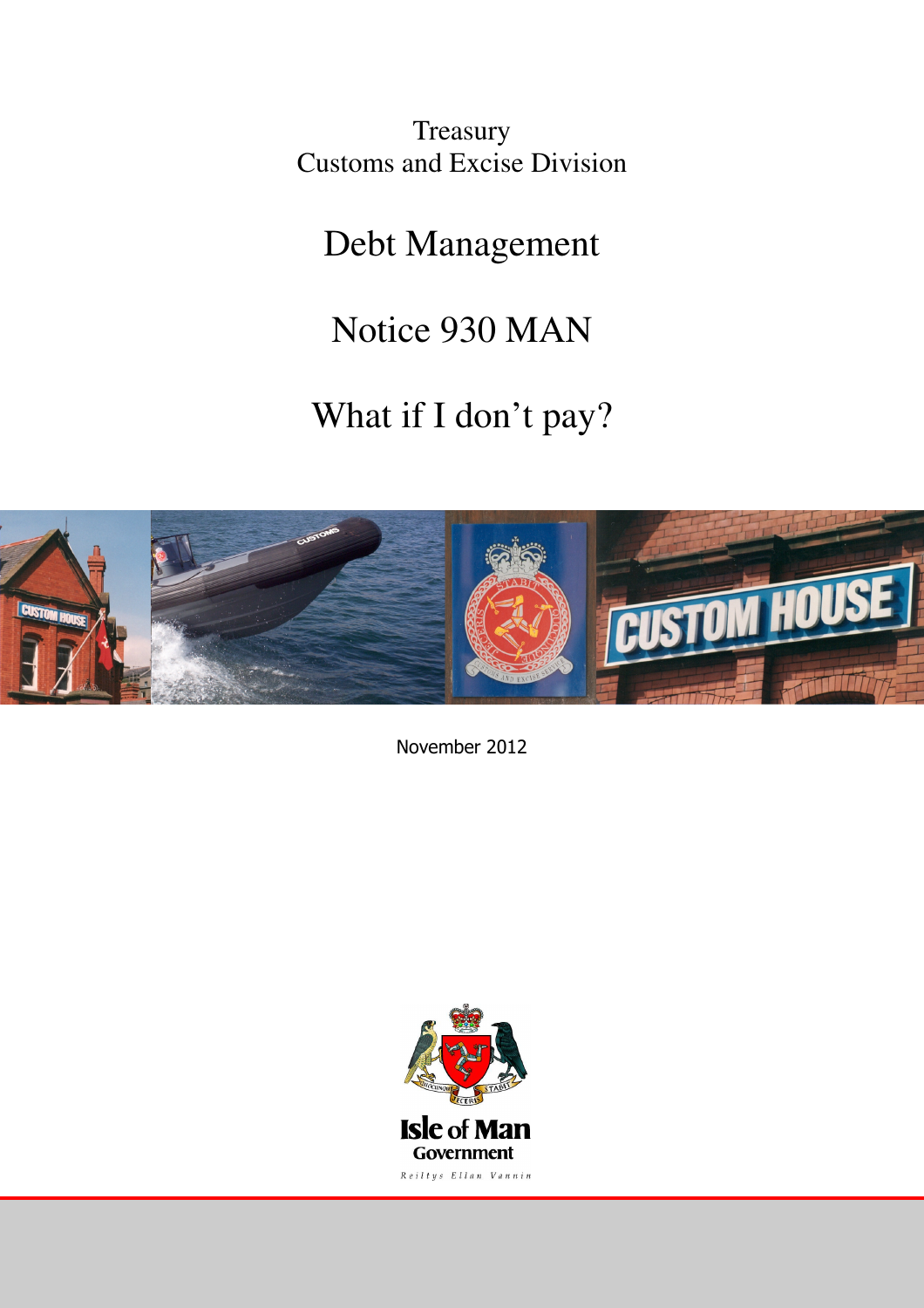## Index

# Introduction

- 1. If you think you will not be able to pay act quickly
- 2. Types of recovery action
	- (a) Distress Action
	- (b) Treasury Warrant
	- (c) Court Action
	- (d) Bankruptcy and Winding Up
- 3. Security Action
- 4. Help, Advice and Complaints

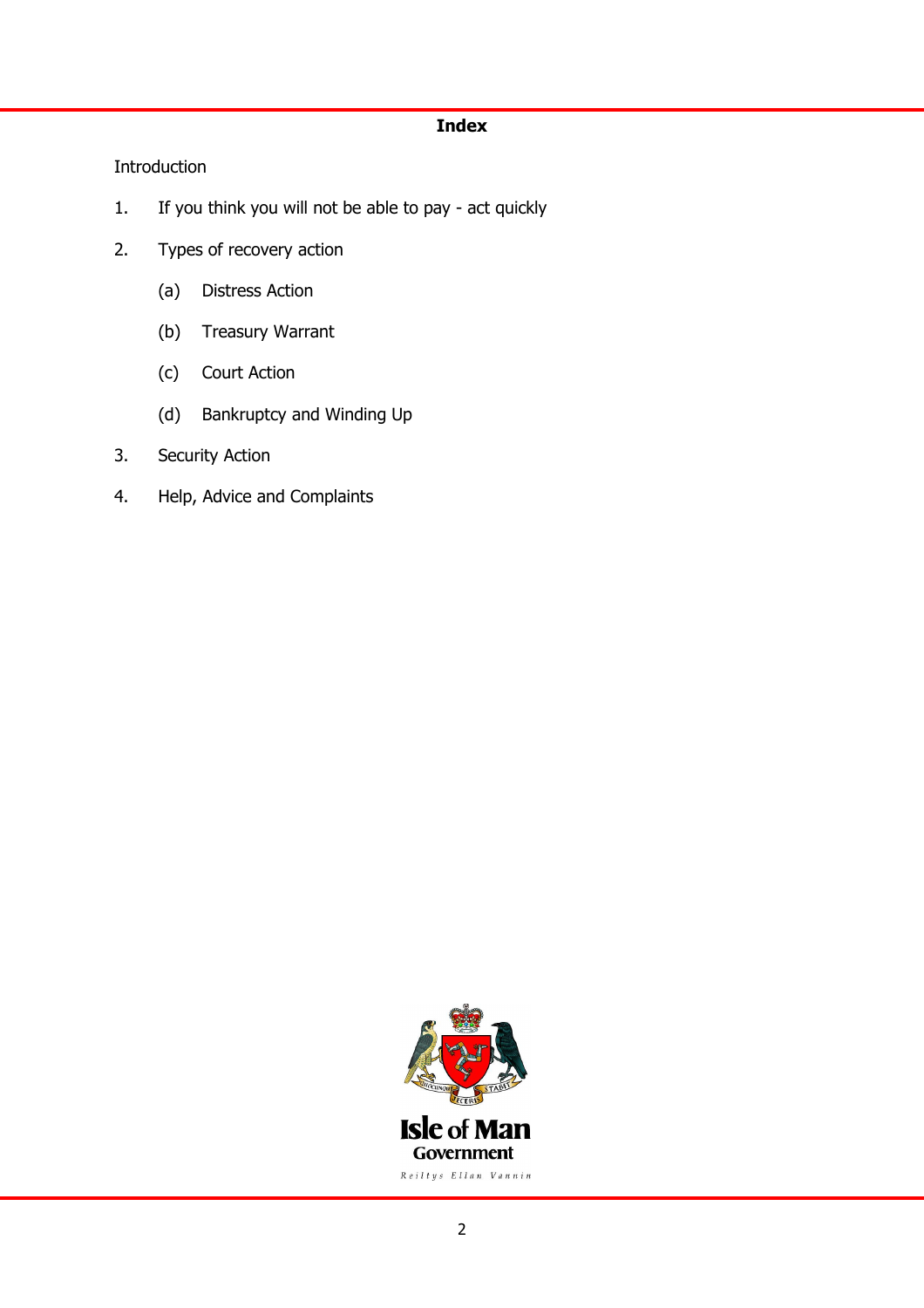#### **Introduction**

This Notice is published in the interests of all taxpayers by the Customs and Excise Division.

Most debts are paid on time, but Customs and Excise has a responsibility to all taxpayers to ensure that all taxes and duties are paid on time. It also has a responsibility to ensure that businesses that fail to pay on time do not gain an unfair advantage over those that do.

This means that Customs and Excise has to take prompt action to recover debts, and that the minority of businesses that do not pay on time may incur surcharges.

The contents of this Notice relate specifically to VAT and to general betting duty, but they would have general application for the other duties and taxes administered by Customs and Excise.

#### 1. If you think you will not be able to pay - act quickly

You should take urgent action, and contact -

- your bank;
- your financial adviser; and
- Customs and Excise.

You should also visit the following website http://www.hmrc.gov.uk/leaflets/ and read -

- Notice 731 (cash accounting);
- Notice 732 (annual accounting);
- Notice 700/18 (Relief from VAT on bad debts); and
- Notice 733 (flat-rate scheme)

as these may help you.

 Customs and Excise may also be able to help businesses experiencing a short-term difficulty by agreeing a brief extended period to pay your debt.

 Customs and Excise will try to be as helpful as possible and will carefully consider all practical options for settlement. However, if these do not produce a solution or it does not receive a response to its request for payment, it may, like any other creditor, take action to recover the money you owe.

## 2. Types of recovery action

#### (a) Distress Action

Distress is a method of debt collection.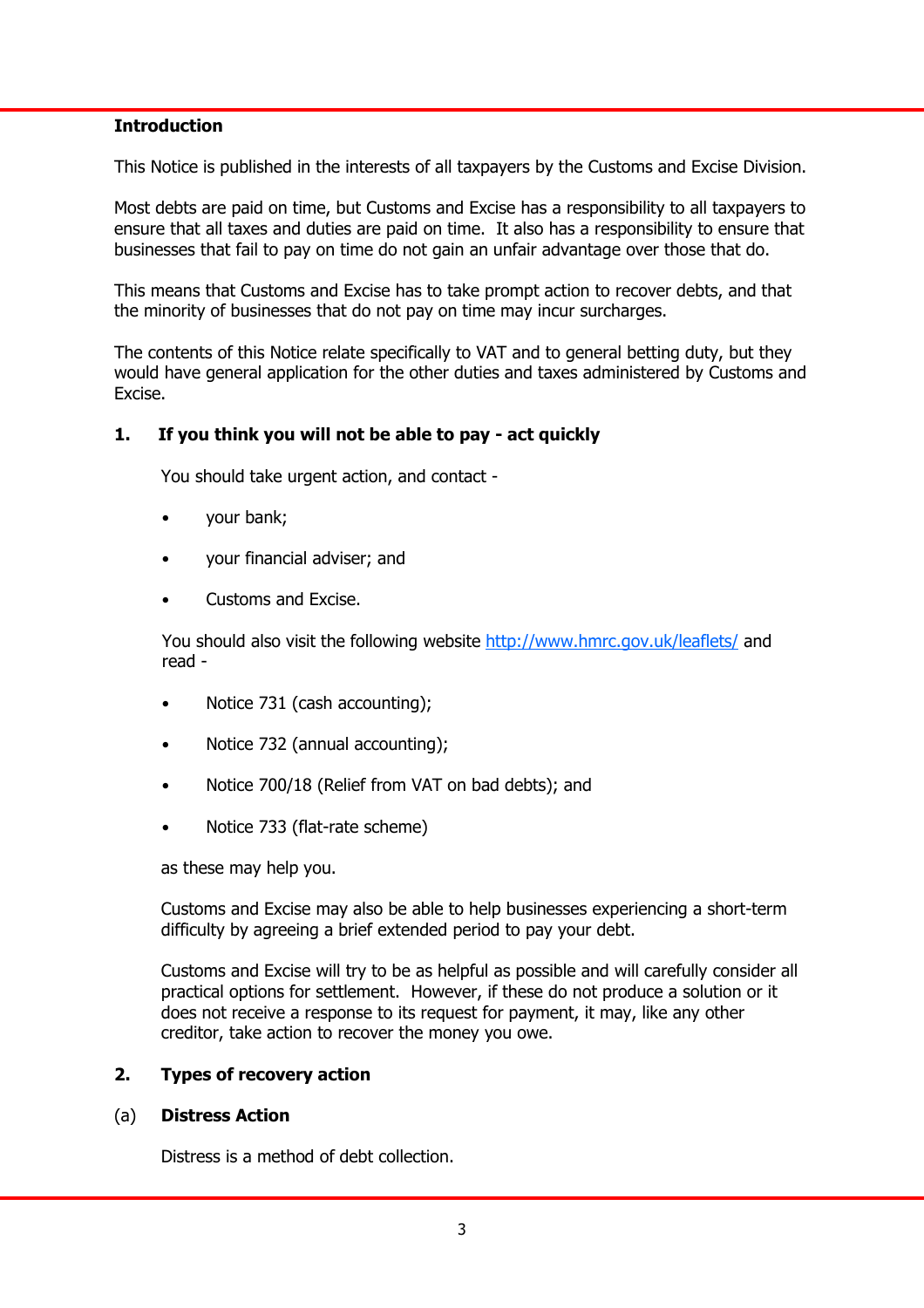If you fail to respond to a written demand for payment of any duty or tax payable to Customs and Excise a warrant to levy distress action may be authorised.

If a Distress Warrant is issued by a Senior Officer at Customs and Excise -

- your premises may be visited
- your stock, equipment, vehicles etc may be removed either immediately or after a short period, and later sold if the debt is not paid
- money received from the sale would be set against the debt and costs incurred
- any debt remaining could be the subject of further action.

## (b) Treasury Warrant

 Customs and Excise may obtain a Treasury Warrant. This Warrant has the same effect as a High Court judgment against you.

 This may be used where you have failed to respond to a written demand for payment of a VAT debt.

 If a Treasury Warrant is issued by the Collector of Customs and Excise it is then placed with an officer of the Court (a Coroner) for execution.

To enforce the debt -

- your premises may be visited
- your stock, equipment, vehicles, property and other assets may be placed under arrest by the Coroner immediately and later sold by Coroner's auction if the debt is not paid
- bank accounts may be frozen and the contents seized by the Coroner if the debt is not paid
- money received by these means would be set against your debt and costs incurred
- any debt remaining could be the subject of further action.

## (c) Court Action

 In common with other creditors Customs and Excise may petition the Court to obtain an execution against the debt. This execution would then be placed by the Court with an officer of the Court (a Coroner).

To enforce the debt -

• your premises may be visited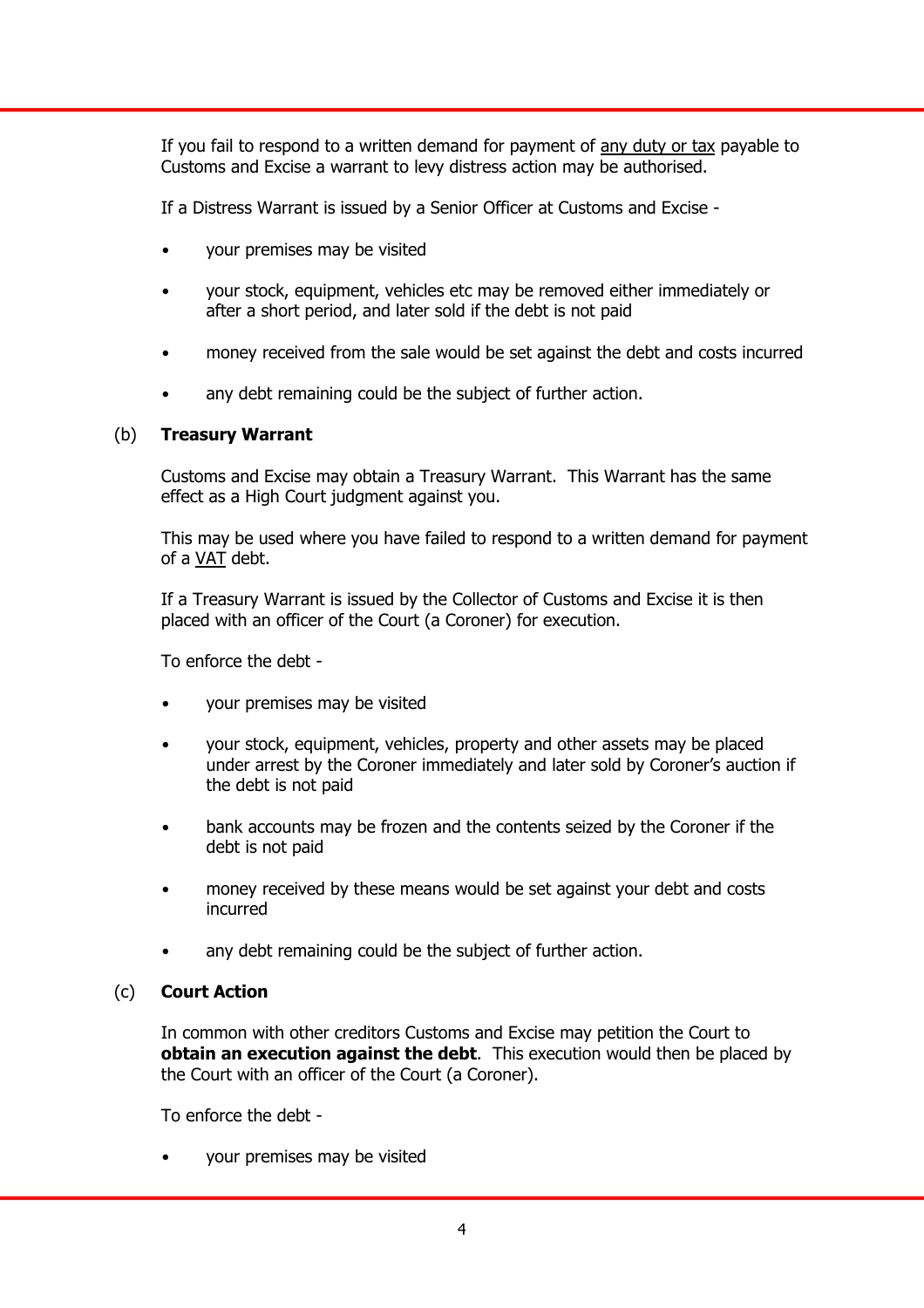- your stock, equipment, vehicles, property and other assets may be placed under arrest by the Coroner immediately and later sold by Coroner's auction if the debt is not paid
- a legal charge may be placed on your property
- earnings may be subject to a court order
- bank accounts may be frozen and the contents seized by the Coroner if the debt is not paid
- money received by these means would be set against your debt and costs incurred
- any debt remaining could be the subject of further action.

## (d) Bankruptcy and Winding Up

Application may be made to the Court for a **Bankruptcy Order.** 

 This action applies to sole proprietors, partners and those concerned with other unincorporated bodies.

Application may be made to the Court for a winding up action.

 This action applies to incorporated companies and may also be applied to other bodies, e.g. unregistered companies.

## 3. Security action

 If Customs and Excise considers a new or existing business represents a risk to the collection of VAT or general betting duty it may require a form of security from that business. Please see -

- Notice 700/52 (Notice of requirement to give security)
- Notice 451 MAN (Gambling duty)

## 4. Help, advice and complaints

If you need further help or advice, please contact the Advice Centre -

- telephone 648130
- fax 648117
- email customs@gov.im

If you wish to discuss a debt owed to Customs and Excise, or the possible payment solutions that may be available to you, please contact the Debt Management Unit -

• telephone 648160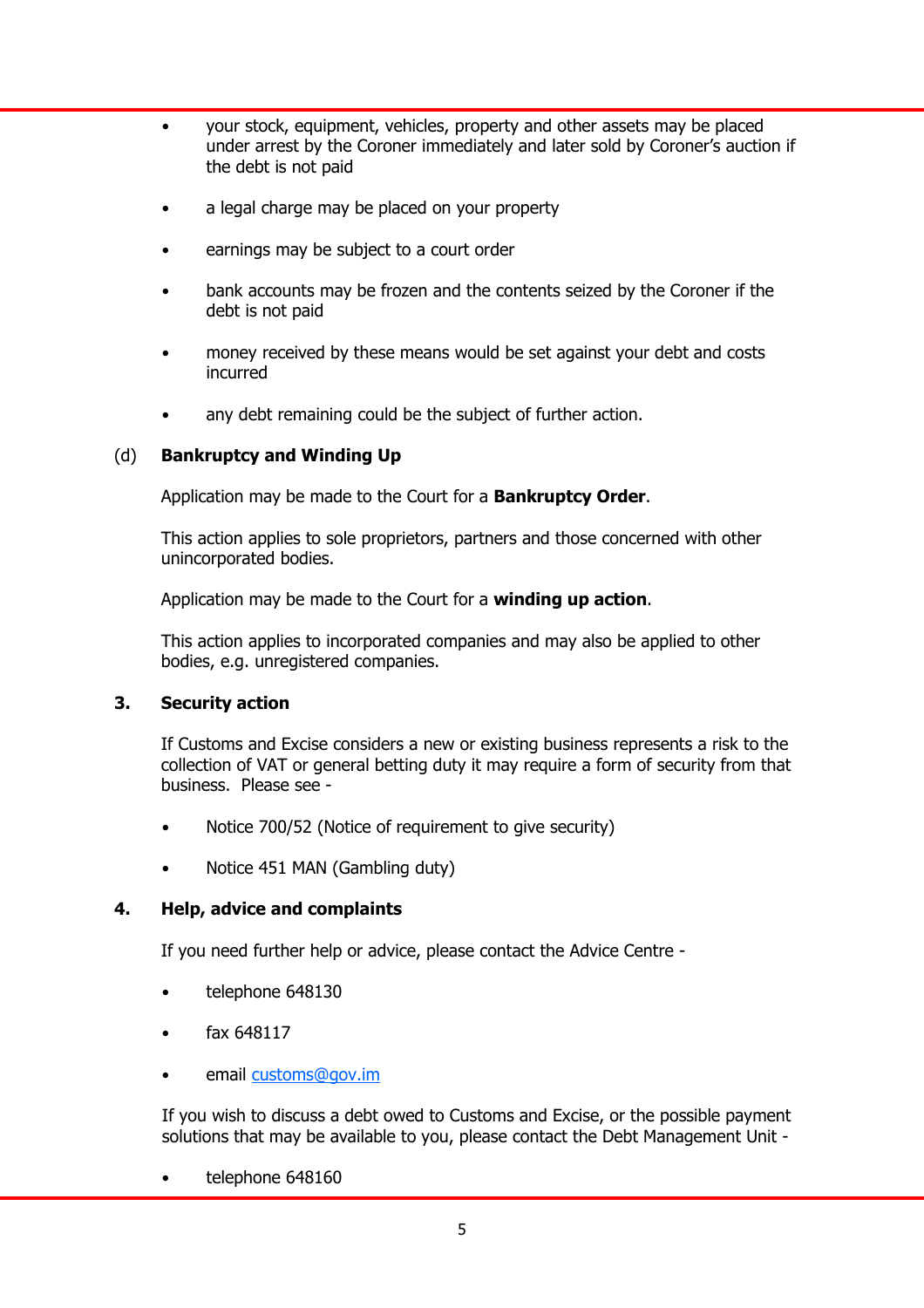- fax 661725
- email customs@gov.im

Whilst our officers will do their best to help you, you should remember that they will not be responsible for any advice provided, unless -

- all the factors relating to the query were described, and
- in the case of queries that cannot be answered by reference to a Notice or leaflet, both your request for advice and the reply are given in writing.

 Help and advice about how to keep your tax affairs in order can also be obtained from members of the accountancy profession. However, there is no requirement in law to employ an accountant, and if you choose to do so responsibility for the accuracy of your tax affairs remains with you, the taxpayer.

 If you have a complaint which officers cannot resolve you should contact the Deputy Collector in writing at -

 Isle of Man Customs and Excise PO Box 6 Custom House North Quay **Douglas**  Isle of Man IM99 1AG

 You have the right to have any decision or assessment made by an officer reviewed, and/or to lodge an appeal with the independent VAT and Duties Tribunal. Please contact this office for further advice.

 Note, however, that decisions of the High Court and the issue of Treasury Warrants are not matters that may be taken to the VAT and Duties Tribunal.

#### Privacy Notice

The Treasury collects information about you in order to administer taxation and carry out other functions for which it is responsible (e.g. National Insurance, customs and excise duties, property rates, social security benefits, state pensions and legal aid etc.), and for the detection and prevention of crime.

Whilst that information will primarily be provided by you, where the law allows we may also get information about you from other organisations, or give information about you to them. This may be to check the accuracy of the information provided, prevent or detect crime or protect public funds in other ways. These organisations may include other government departments, the police and other agencies.

To find out more about how we collect and use personal information, contact any of our offices or visit our website at: https://www.gov.im/about-the-government/departments/the-treasury/privacynotice/